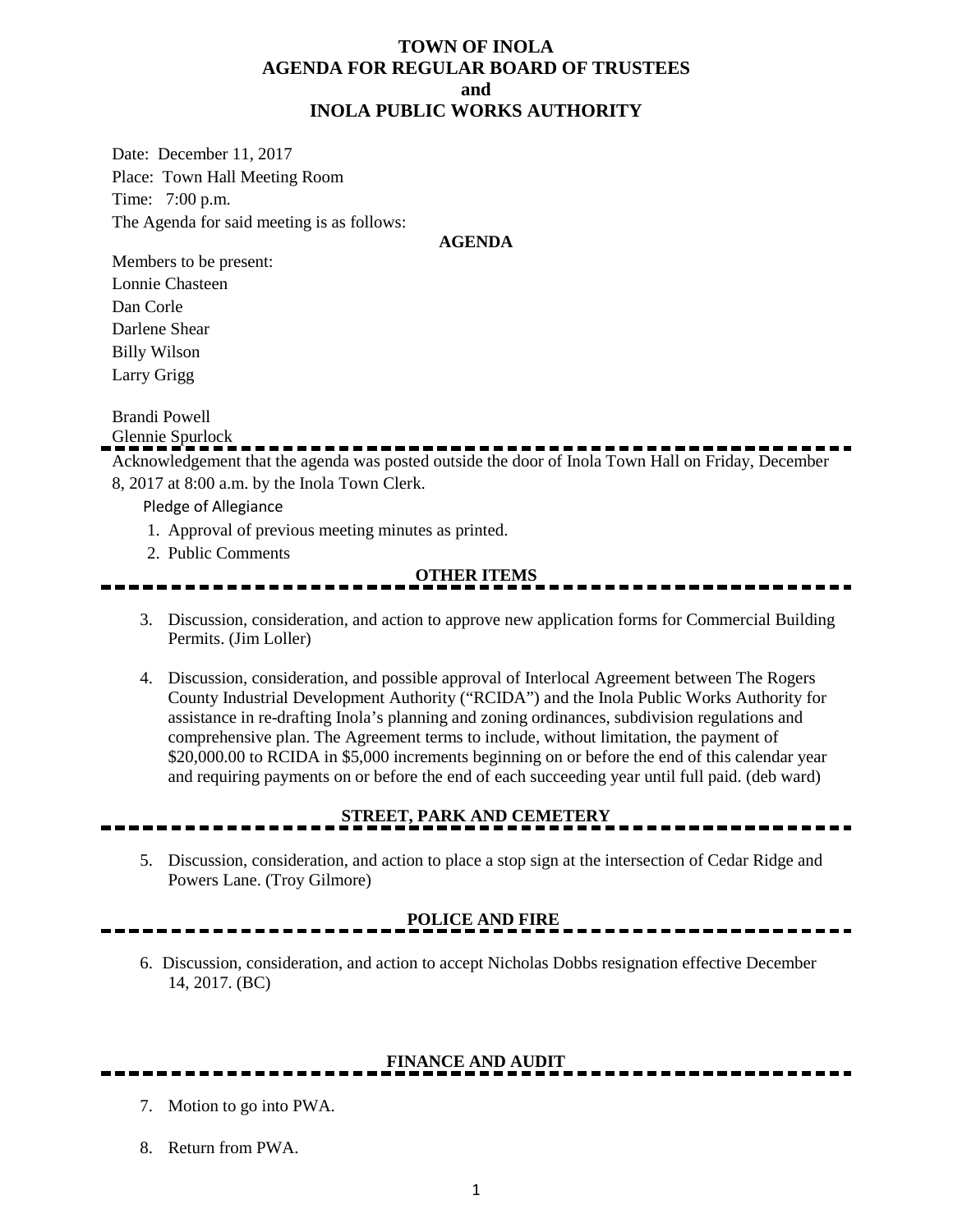9. Approval of purchase orders as initialed.

**MAYOR'S COMMENTS**

10. Motion to adjourn.